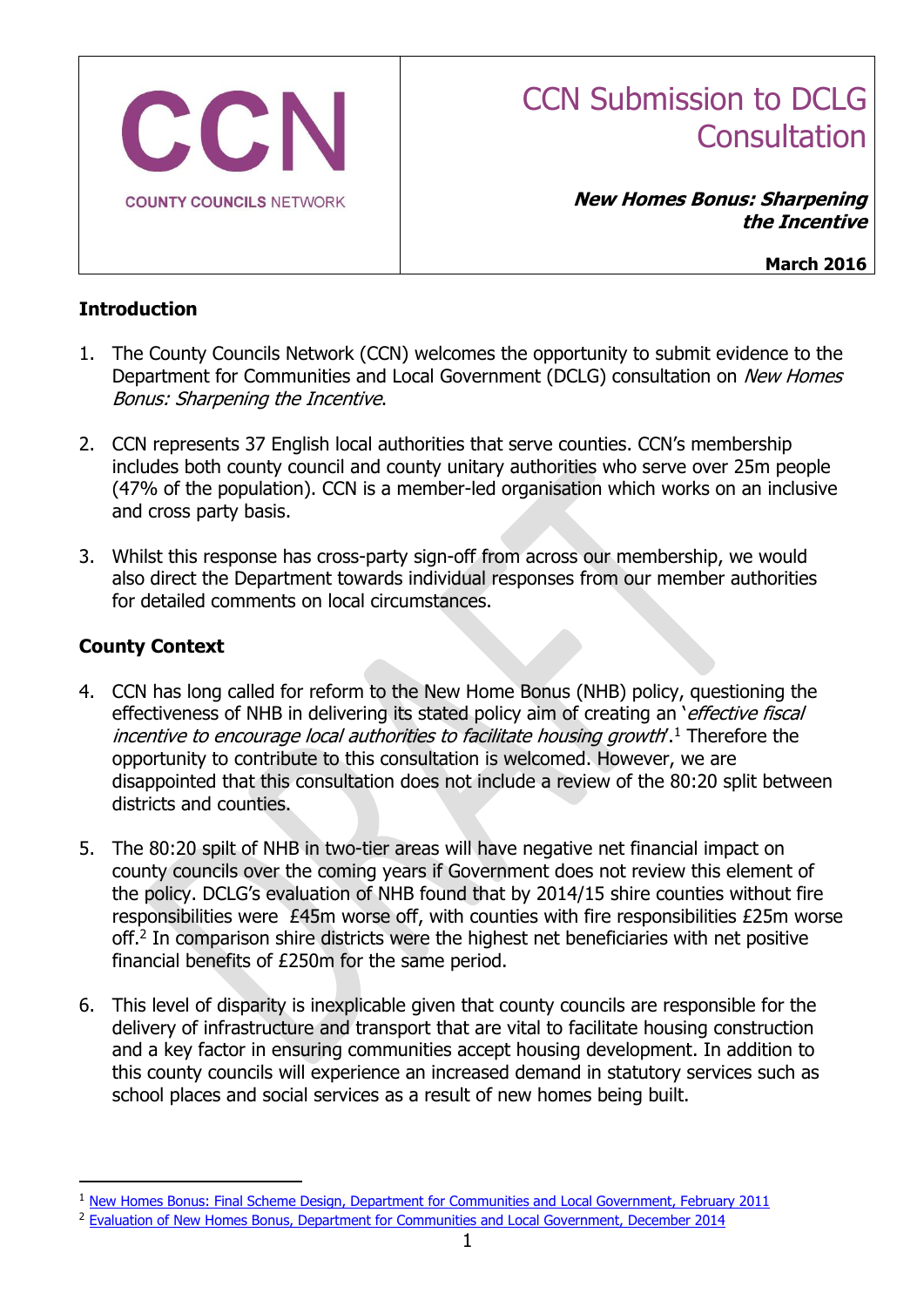- 7. There is further evidence that the NHB has not delivered on its policy objectives. DCLG's evaluation of NHB found that receipts from the incentive have not been used to deliver housing, infrastructure or growth related activities, all of which are imperative to facilitate housing growth. Instead the evaluation showed that NHB receipts had been allocated for general council services (60%), keeping council tax low (6.5%) and more worryingly only 10% of receipts were invested in infrastructure for new housing. The evaluation also found that there was very little evidence that NHB receipts authorities were being spent in line with *'local community priorities'* as was intended by the policy.
- 8. The stark reality is that NHB is becoming an increasing proportion of some council revenue budgets. In 2013/14 the Bonus provided just 7.6% of an average District's net revenue budget, in 2015/16 this almost doubled to 13.7% (See graph below).<sup>3</sup> By comparison, NHB contributed only 0.76% of the average county's budget, the lowest of any local authority type.



- 9. CCN welcomed the announcement in the 2015 Spending Review that funding from the New Homes Bonus (NHB) will be used to fund adult social care. Government has rightly recognised the need to make savings of £800m by reducing the number of years NHB is paid from 6 down to 4. This move will provide part of the £1.5bn that will be allocated to upper-tier authorities facing demand-led pressures in adult social care through the expanded Better Care Fund (BCF).
- 10. Given the demand and cost pressures facing county areas, including the implementation national living wage, we believe a further reduction in the number of years should be implemented. These further savings would allow further resources to be distributed to those upper-tier authorities facing the most acute levels of demand for adult social care services, such as counties.
- 11. Independent research undertaken by LG Futures, on behalf of CCN, found that the share of NHB received by local authorities directly impacts upon how the reductions to funding for adult social care have been offset.<sup>4</sup> The impact of this is most stark in two-tier areas where county councils (-23.6%) witnessed a higher reduction in estimated notional

-

<sup>&</sup>lt;sup>3</sup> Graph Source: LG Inform, Local Government Association

<sup>&</sup>lt;sup>4</sup> [Social Care and Health: Funding and Cost Pressure Analysis, LG Futures, January 2016](http://www.countycouncilsnetwork.org.uk/assets/legacy/getasset?id=fAAzADQANgB8AHwAVAByAHUAZQB8AHwAMAB8AA2)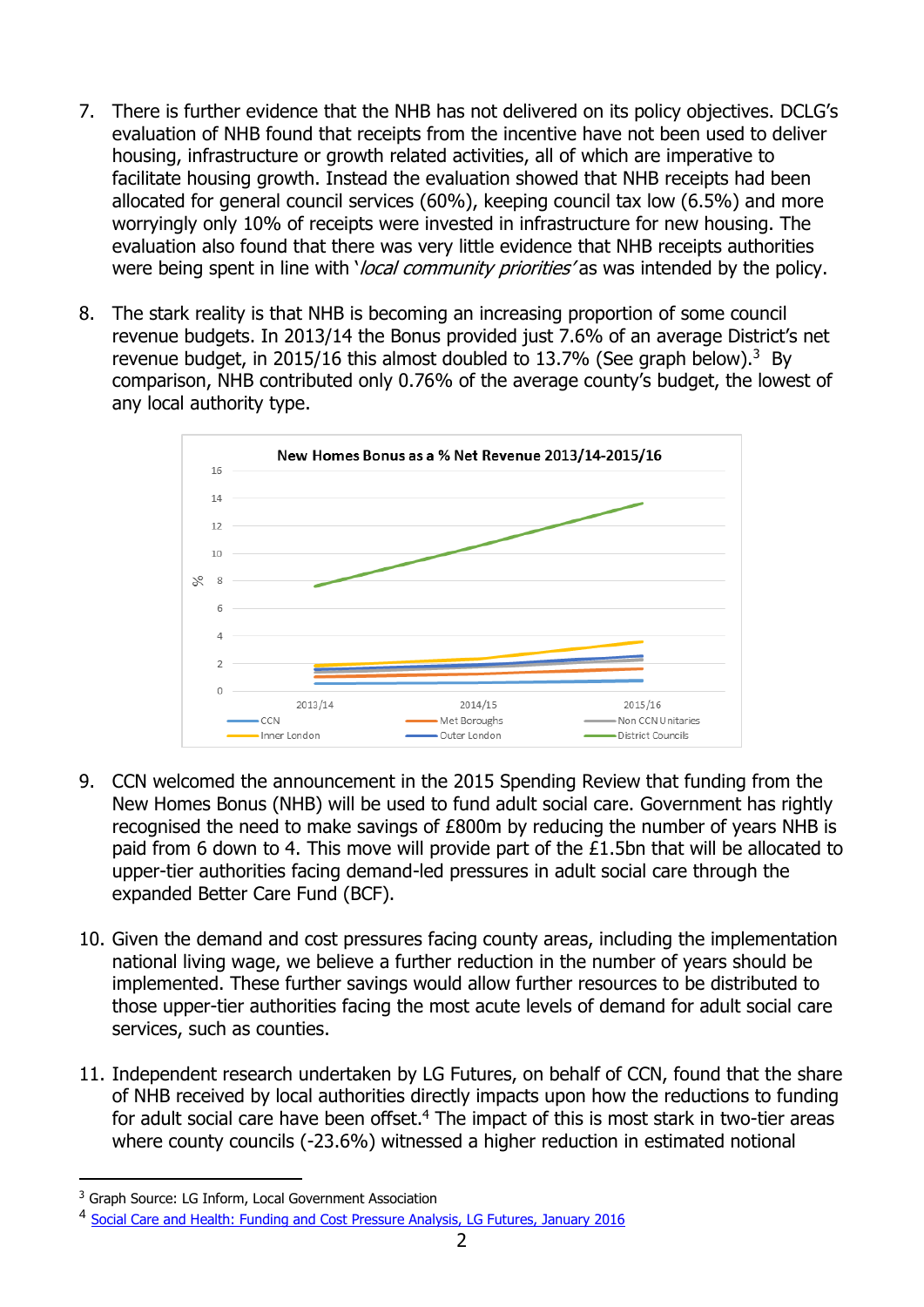funding than the national average (-21%) and all other local authority types from 2013/14- 2015/16 (See graph below). This is a direct consequence of county councils receiving only 20% of NHB in their local areas.

#### **Estimated Percentage Change in Notional and Cash Funding for Older Adult Social Care 2013/14-2015/16**

| <b>Comparator Groups</b>                | Change in<br><b>Notional</b><br><b>Funding</b> | <b>Change in Cash</b><br><b>Funding</b> |
|-----------------------------------------|------------------------------------------------|-----------------------------------------|
| <b>County Councils Network</b><br>(CCN) | $-22.9%$                                       | $-20.1%$                                |
| <b>CCN County Council</b>               | $-23.6%$                                       | $-21.9%$                                |
| <b>CCN Unitary</b>                      | $-20.8%$                                       | $-15.2%$                                |
| <b>Metropolitan Boroughs</b>            | $-22.4%$                                       | $-20.9%$                                |
| Unitaries (Excl CCN Members)            | $-21.3%$                                       | $-17.5%$                                |
| <b>London</b>                           | $-20.9%$                                       | $-17.6%$                                |
| England                                 | $-21.9%$                                       | $-19.0\%$                               |

- 12. Alongside the proposed reduction in the number of years NHB is paid to local authorities, CCN welcomes the commitment by Government in the Provisional Local Government Finance Settlement consultation to review the distributional formula for the expanded Better Care Fund.<sup>5</sup> At present, despite having the fastest growing elderly population, a number of CCN member councils receive little to no financial benefit from the expanded BCF due to, in part, the distribution being based upon the Social Care Relative Needs Formula (SCRNF) which was frozen in 2013/14 and as such does remunerate for demographic growth. As a result, per capita funding levels for counties have fallen in relative terms when compared to other local authority types.
- 13. With Government now committed to NHB beyond this Parliament, short-term changes in this consultation must be accompanied by longer term reform. The recent commitment by Government to undertake a needs-based review of local government funding, coupled with the transition to full business rate retention, provides a timely opportunity to consider how best to distribute funding in the future. CCN proposed that the need for NHB must be revaluated within the context of full Business Rate retention, and if it is to be kept then the 80:20 split in favour is district councils is altered to fund vital infrastructure and services.
- 14. Importantly it provides an opportunity to assess how the total quantum of funding, including the NHB, can be better utilised in order for councils to promote growth, meet service need and protect the most vulnerable.
- 15. We have provided detailed comments to the consultation questions below.

-

<sup>5</sup> [The Provisional Local Government Finance Settlement 2016/17: Consultation, DCLG, December 2015](https://www.gov.uk/government/uploads/system/uploads/attachment_data/file/494385/Provisional_settlement_consultation_document.pdf)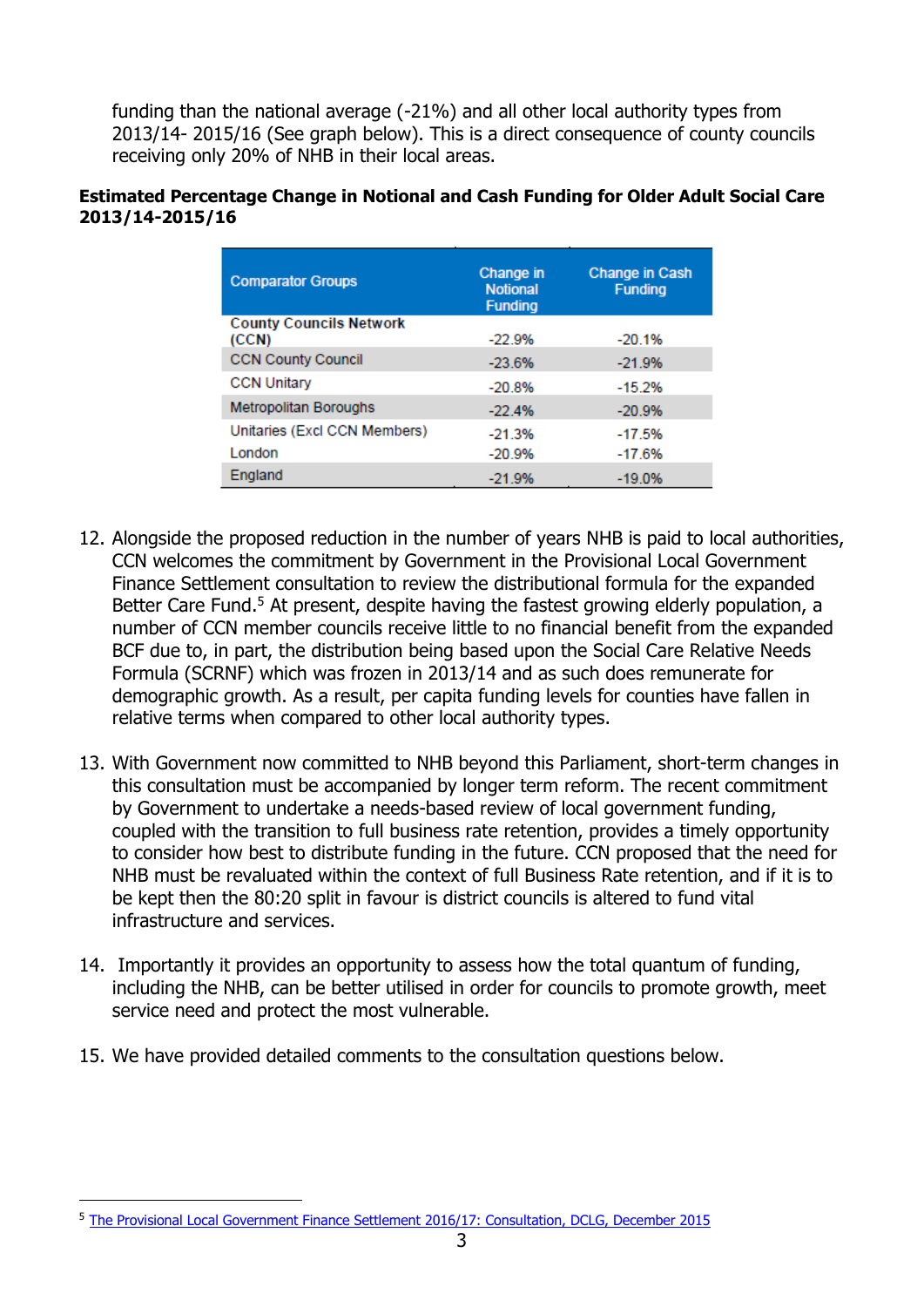# **Question 1: What are your views on moving from 6 years of payments under the Bonus to 4 years, with an interim period for 5 year payments?**

16. CCN supports the Government's proposals to reduce the number of years for which the bonus is paid from 6 to 4. Releasing funding for adult social care is imperative at a time when CCN member councils are faced with the most acute pressures in this area when compared to other local authority types. This increasing demand, coupled with increasing costs, a significant reduction in Government funding and the fastest growing elderly population means that public money must be used to support those vulnerable people faced with the greatest levels of need.

# **Question 2: Should the number of years of payments under the Bonus be reduced further to 3 or 2 years?**

- 17. CCN support a further reduction in the number of years Bonus payments are made, if these further savings are reallocated for adult social care.
- 18. As stated previously in this response, CCN support the announcement by Government to utilise the £800m saving from reducing the number of years NHB is allocated from 6 to 4. A further reduction in the number of years payments are made for would deliver additional savings. This funding should then be distributed to those upper-tier authorities, such as counties, who are experiencing the most acute demand and cost pressures for adult social care services.
- 19. It is imperative that the distributional formulae for the expanded Better Care Fund are consulted upon to ensure that any 'savings' realised from NHB are directed to those authorities experiencing the most acute demand-led pressures in adult social care.

## **Question 3: Should the Government continue to use this approach? If not, what alternatives would work better?**

20. Yes. However, CCN's preferred method would be for the funding top-sliced for the purposes of NHB to be left within the overarching settlement and allocated according to a revised needs-based formula. Failing that, as stated above, the overall funding for NHB should be reduced further and this funding redistributed through the Better Care Fund using a revised needs-based formula that recognises those authorities facing the most acute levels of demand for adult social care services.

## **Question 4: Do you agree that local authorities should lose their Bonus allocations in the years during which their Local Plan has not been submitted? If not, what alternative arrangement should be in place?**

- 21. No. Such an approach would hold back much-needed funding from local areas at a time when local authorities have been subject to significant reductions in public funding.
- 22. In two-tier areas such an approach would wrongly penalise county councils, who while they are statutory consultees, are not the responsible authority for submitting local plans. Regardless of the status of the Local Plan, county councils have ongoing obligations and financial commitments to provide infrastructure and services. Therefore,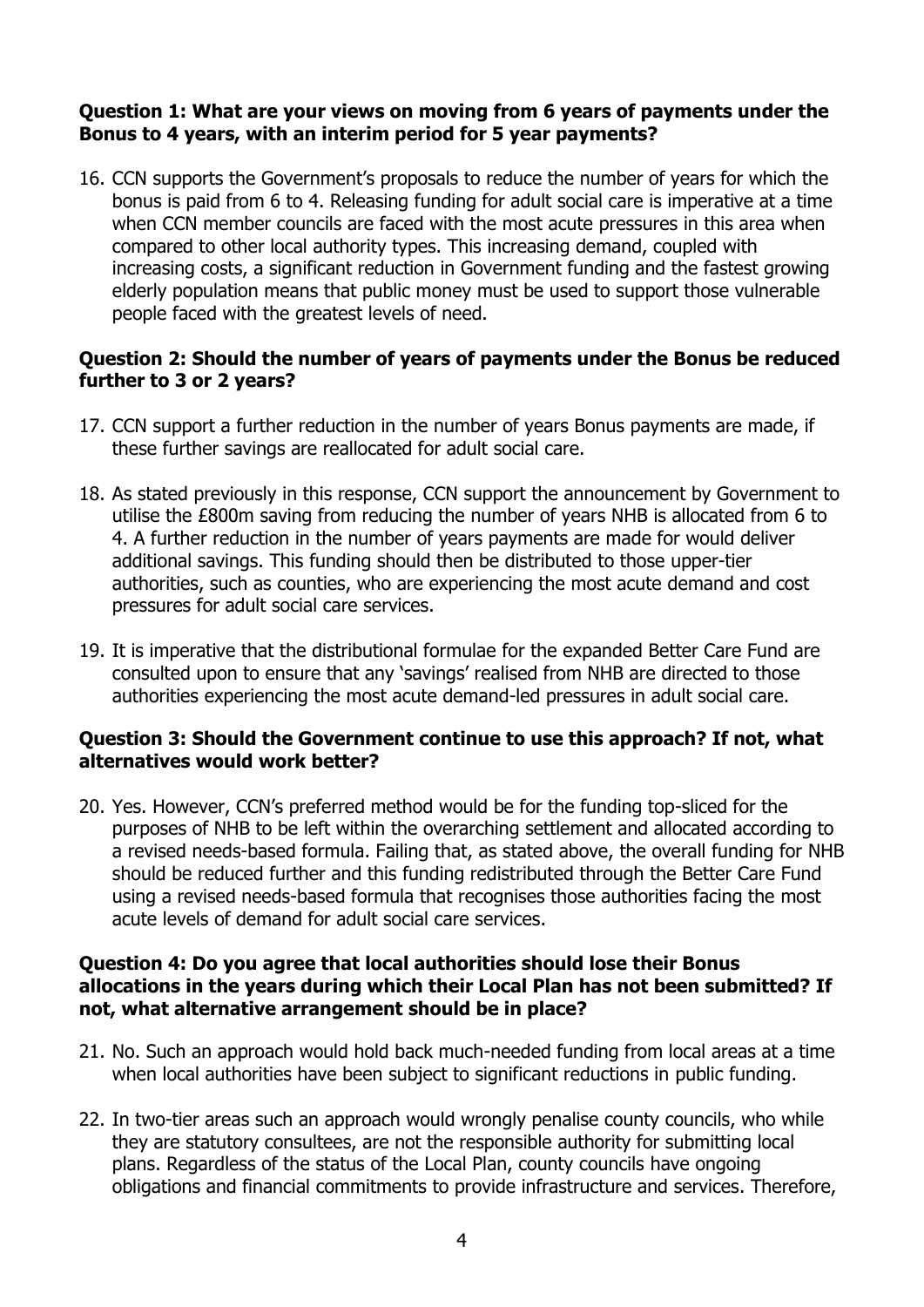county councils should receive their proportion of NHB regardless of whether a Local Plan is in place.

## **Question 5: Is there merit in a mechanism for abatement which reflects the date of the adopted plan?**

- 23. No. As stated in response to question 4, holding back funding from local areas would further punish local authorities that are already faced with challenging financial settlements.
- 24. Local people and democratically elected officials, such as councillors, scrutiny functions and MPs, should ultimately hold their local authority to account if they feel that the nonadoption of a Local Plan has a negative impact on housing development, infrastructure provision and economic growth.

#### **Question 6: Do you agree to this mechanism for reflecting homes only allowed on appeal in Bonus payments?**

- 25. Such an approach would add further complexity to the provision of New Homes Bonus. Government should seek to increase transparency and simplify the way in which the NHB is administered, not build in additional complexity and uncertainty that may hinder local authority financial planning.
- 26. In two-tier areas, county councils continue to have ongoing infrastructure responsibilities to support the delivery of new homes regardless of the process by which planning approval is granted.

#### **Question 7: Do you agree that New Homes Bonus payments should be reduced by 50% or 100% where homes are allowed on appeal? If not, what other adjustment would you propose, and why?**

27. No. As indicated in response to Question 6, CCN does not support withholding Bonus payments from local authorities where new homes are only allowed on appeal.

#### **Question 8: Do you agree that reductions should be based on the national average Band D council tax? If this were to change (see question 2) should the new model also be adopted for this purpose?**

28. No. CCN do not support a penalty where homes are only granted permission following an appeal.

### **Question 9: Do you agree that setting a national baseline offers the best incentive effect for the Bonus?**

29. As stated previously, CCN would support any changes that reduce the total quantum of funding distributed through the budget, providing that this funding is then redistributed through a revised needs-based formula to provide funding to those local authorities facing the most acute demand in adult social care services.